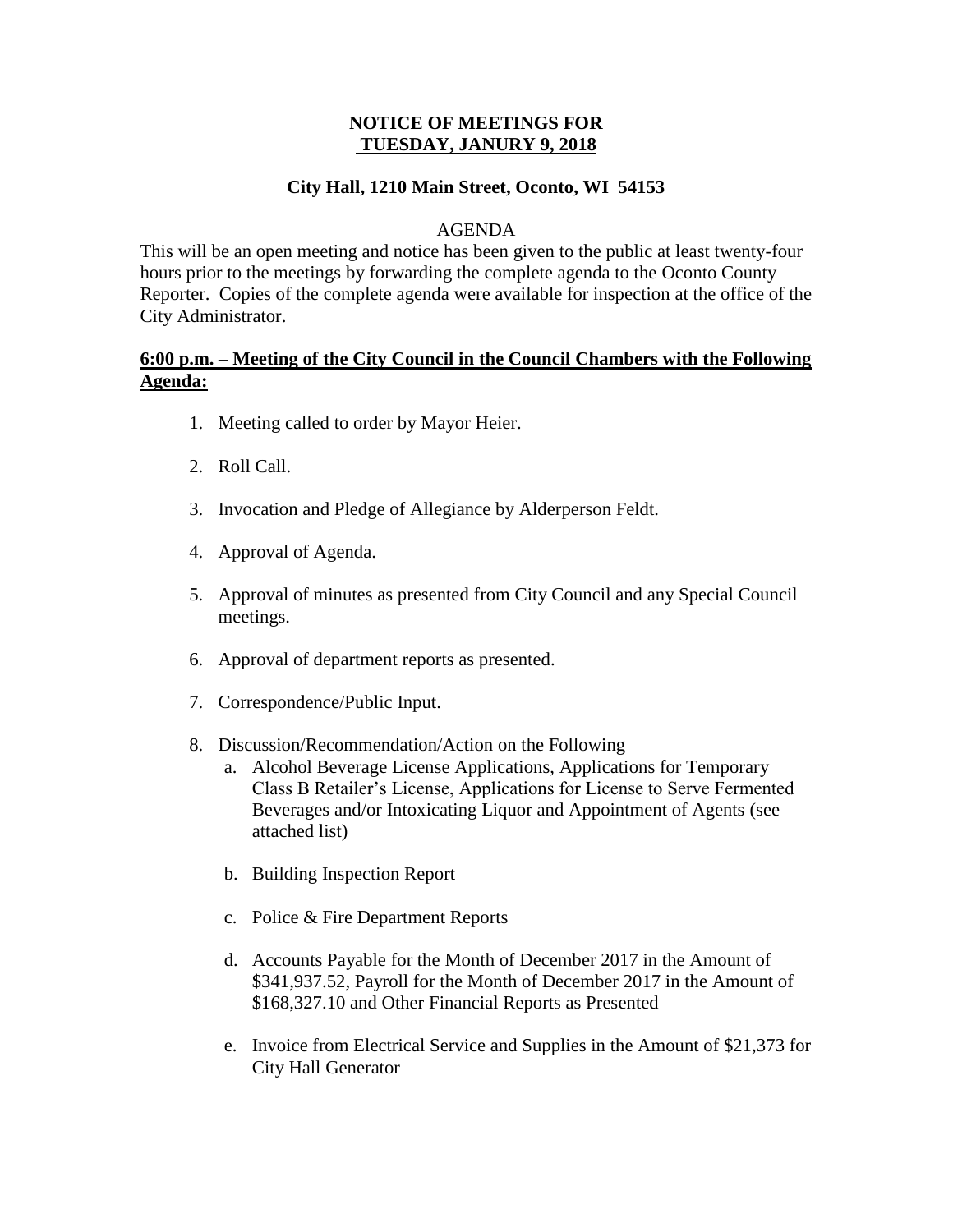## **Recommendation from Board of Public Works:**

- f. Approval of Pay Request from Advance Construction, Inc. in the Amount of \$91,796.40
- 9. Adjournment.

Dated this  $2<sup>nd</sup>$  day of January 2018.

Sara J. Perrizo, CPA City Administrator

If you are an individual with a disability and need special accommodations while attending these meetings as required by the American with Disabilities Act, please notify City Hall, (920) 834-7711 at least 24 hours prior to the meeting in order to make suitable arrangements.

AS A COMMITTEE MEMBER, IF YOU ARE UNABLE TO ATTEND THIS SCHEDULED MEETING PLEASE NOTIFY THE CITY ADMINISTRATOR'S OFFICE AS SOON AS POSSIBLE AT 834-7711. THANK YOU.